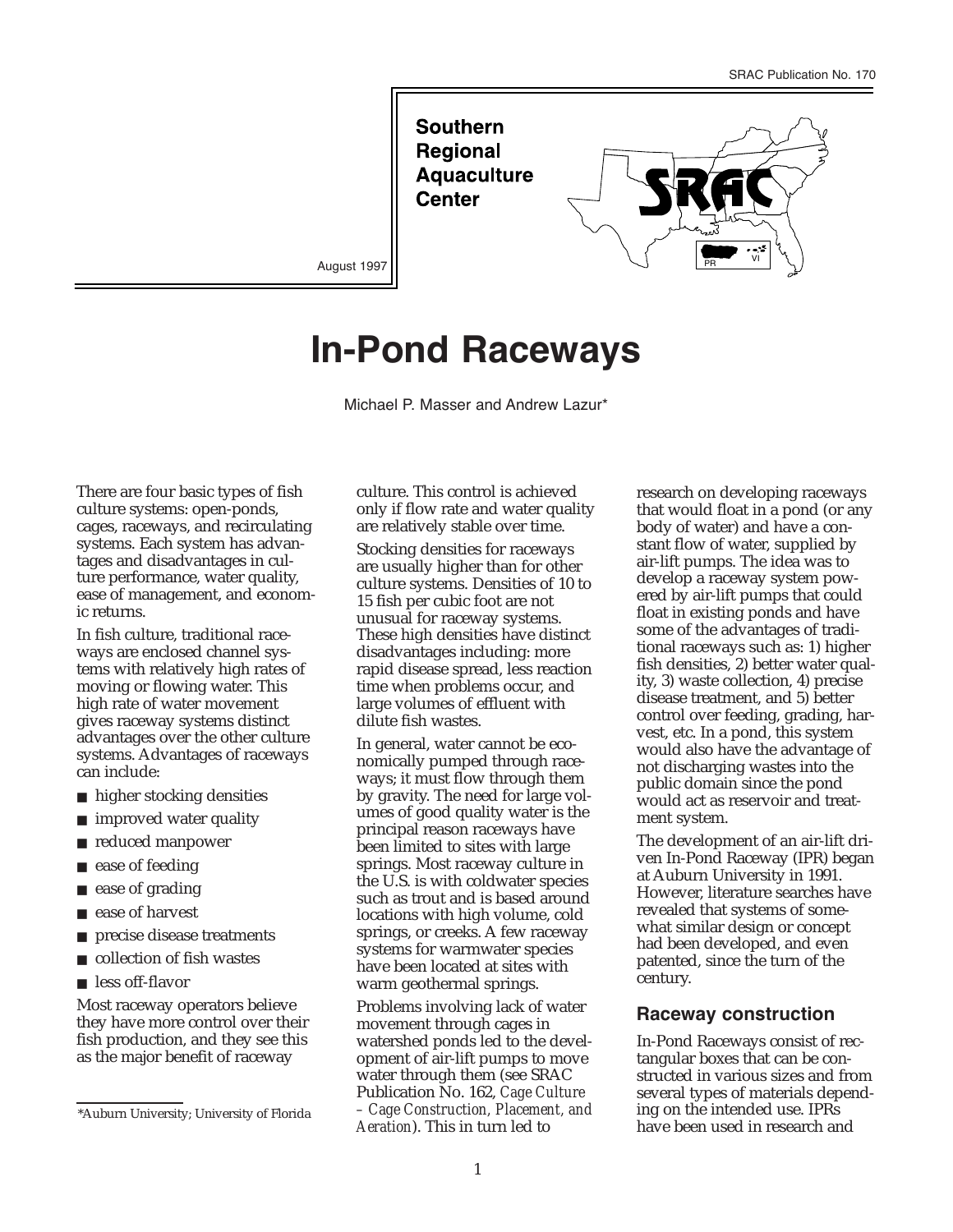commercial production at several locations in the South and Midwest since 1992. The smallest IPRs have been used for production of fish fry and were only about 84 cubic feet in volume (6x4x3.5 feet). The largest to date have been used for commercial production of catfish and were approximately 670 cubic feet in total volume (24x8x3.5 feet).

IPRs have been constructed from marine and treated plywood, plastic sheets, and plastic liners. Each of these materials has advantages and disadvantages. Plywood becomes saturated with water and extremely heavy unless coated with non-toxic water-resistant marine paint. Plastic sheets (usually  $\frac{1}{4}$  inch thick) expand and contract with heat, making their shape irregular. Plastic liners (80 mil) cannot be walked in (during harvest or grading) and may collapse due to wave action.

A frame around the outside of the IPR is used for attachment of the plywood or plastic. Both treated lumber and metal frames have been constructed. All IPR materials, including screws and nails, need to be water-resistant and non-toxic. Although treated lumber contains some toxic compounds, these have not been a problem in the IPRs because of the high water exchange rates. However, it may be advisable to coat the wood with non-toxic marine paint.

The IPR is designed to float in any body of water; therefore, a recommended component is a dock or pier for ease of management (e.g., feeding, water testing, etc.). It is possible to anchor the IPR to a stationary pier or to the pond bottom if water levels do not fluctuate. However, if anchored to the pond bottom without a dock, then daily activities must be conducted from a boat. The IPR pier should be constructed of walkways (3 to 4 feet wide) to allow access to all sides of the IPR and provide space for attaching equipment (see Figure 1). For ease of management the pier must be constructed so that

the IPRs are positioned close to the walkways. Security should also be considered in construction. Theft and vandalism can be a problem in any type of high density fish culture system.



*Figure 1. IPR with dock–note that blower housing and air-manifold are at the forward end of the raceway.*

One of the most common IPRs has been built of treated plywood, framed with treated 2x4 lumber or steel, and coated with epoxy paint. Sizes have been either 16 or 24 feet long, 4 feet wide, by 4 feet deep (only 3 feet underwater). Figure 2 shows the basic design of this raceway. The air-lift pump is attached to the front or "intake" end of the IPR, and the waste collection system (if needed) is attached to the "discharge" end. The intake end wall of the raceway is constructed so its upper edge is approximately 9 inches below the sides of the raceway. This space allows the air-lift pump to be adjusted for flow control (see air-lift pump section). The rear discharge wall of the raceways is constructed so that its lower edge ends about 4 inches above the raceway bottom. This allows discharged wastes to be drawn off the bottom of the raceway for removal.

An "eddy board," usually 2x6 or 2x8, is placed across the width of

the raceway about 4 to 6 feet from the water discharge of the air-lifts. This board should be attached with about 1 inch extending above the water surface when the pumps are running. The eddy zone behind this board is the feeding area of the raceway. Feed dropped in this area is held against the board, keeping it from being washed out of the raceway. Cage-type mesh material (usually  $1/2$ -inch mesh) is used to keep cultured fish inside the IPR and exclude wild fish from entering, without restricting water flow. Mesh is placed in front of the airlifts and at the discharge end of the raceway. The mesh in front of the air-lifts should be in an "L" shape, forming a trough across the raceway about 6 to 8 inches in front and 4 to 6 inches below the air-lift's water discharge. This trough traps debris and wild fish that enter through the air-lifts, without restricting water flow. A second mesh screen is placed about 1 foot from the rear of the raceway and extends completely across the width and height of the raceway. The rear screen keeps the cultured fish from leaving the raceway and wild fish from entering through the water discharge opening.

Hinged lids or doors should cover the top of the IPR to discourage predators and stop fish from escaping by jumping out. Usually several small lids are preferable to one or two large ones because of weight and the need to access only certain sections of the raceway at a time. Mesh material (similar to that described above) should be used in the section over



*Figure 2. IPR (out of the water) showing position of air-lift system and eddy board.*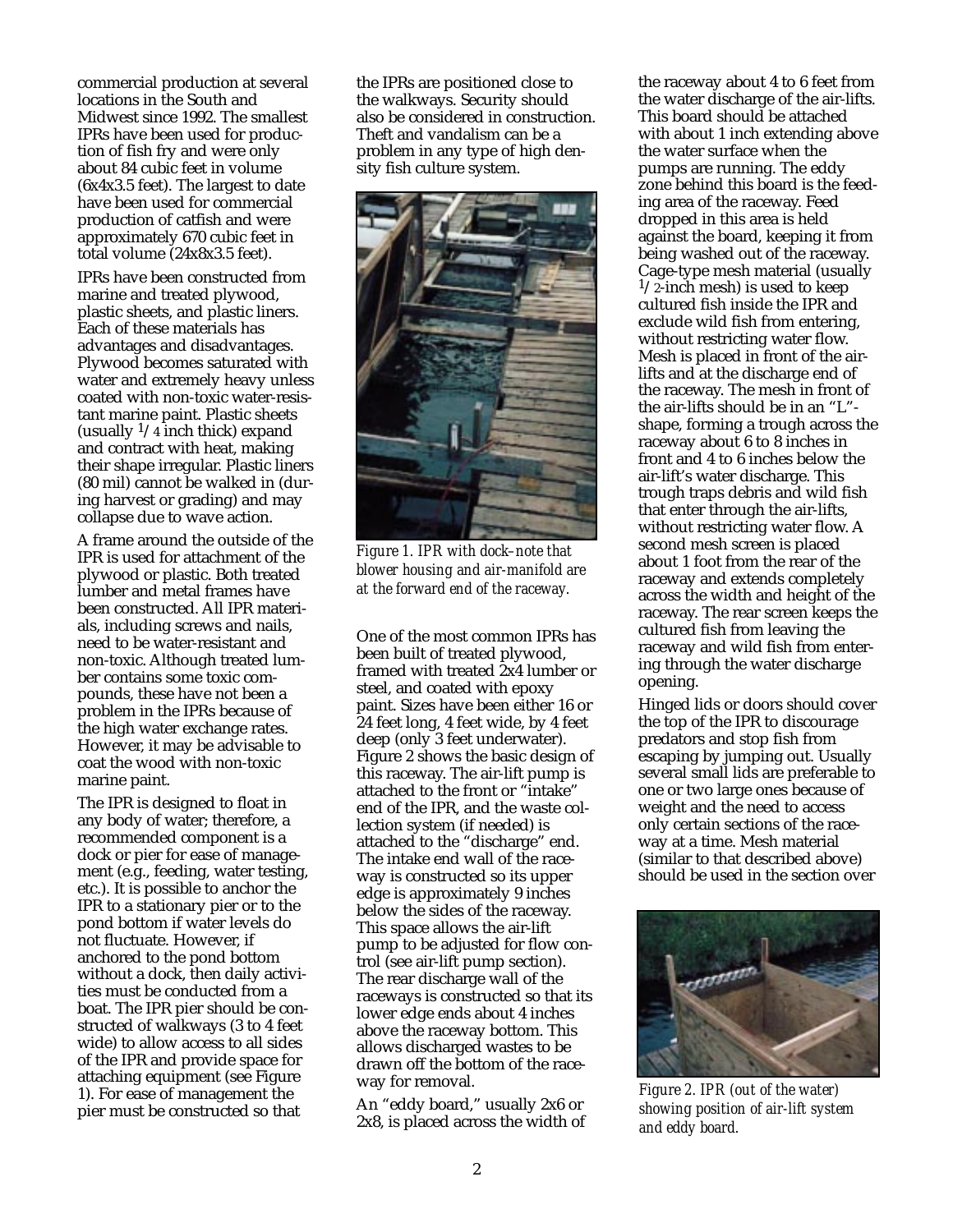the feeding area so feed can be dropped into the raceway without opening the lid. The remaining lids can be constructed of a solid material or can be covered with a material such as shade cloth to reduce light and its associated stress on the fish. A 16x4x4 foot IPR has an effective culture volume of 210 cubic feet (15x4x3.5 feet) or 1,571 gallons. A 24-footlong IPR would have an effective



*Figure 3a. IPR (out of the water) built from treated plywood showing external frame and attachment of tube settler.*



*Figure 3b. Drawing of IPR showing attachment of air-lifts, tube settler, lids, and demand feeder.*



*Figure 3c. Drawing of IPR in cross section and top view showing attachment of air-lifts, tube settler, demand feeder, and emergency oxygen tubing system.*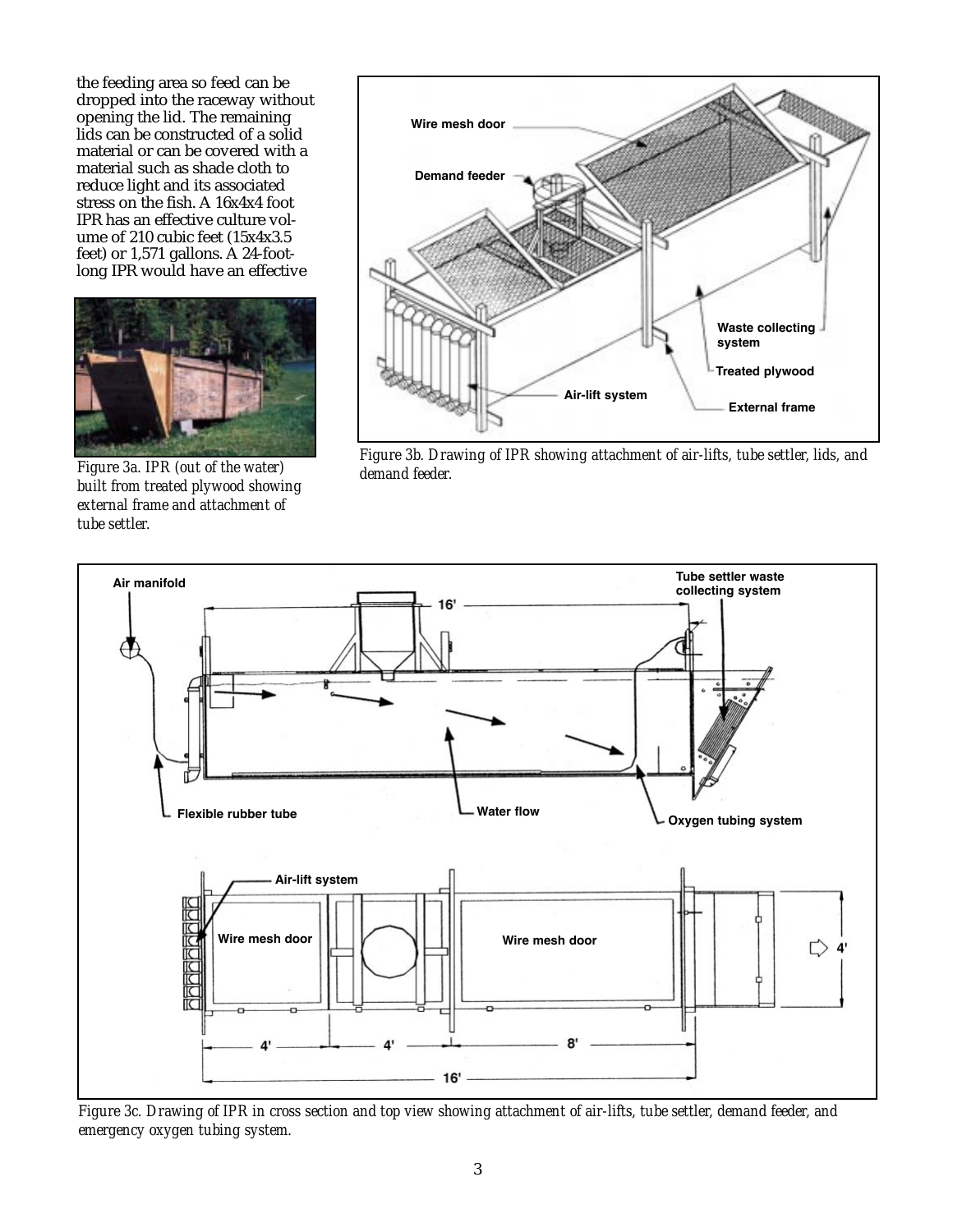culture volume of 322 cubic feet (23x4x3.5 feet) or 2,409 gallons. An IPR with dimensions of 24x8x4 has an effective culture volume of 644 cubic feet (23x8x3.5 feet) or 4,817 gallons.

IPRs have also been constructed using plastic liners. There are several synthetic compositions (i.e., chemically different) of plastic liners. These are commercially available in 19 to 80 mil thickness, with 40 mil being adequate for use in most IPR situations. Liners are ultraviolet light-resistant and have a lifetime of at least 10 years. Liner manufacturers can fashion liners in many shapes and sizes, so it is possible to have a liner custom-made for a specific IPR design. The flexible nature of a liner allows the raceway to be moved to the pond bank or pier and collapsed for easy harvesting of the fish.

A disadvantage of plastic liner construction is that the walls can collapse inward from wave action, reducing the raceway volume unless a frame is used to maintain its shape. Also, the attachment of solid waste collection systems and air-lifts is more difficult since it is hard to glue materials to the liner. Cost of plastic liners is also a consideration. Depending on thickness, the type of liner, and custom shaping, they can range in price from \$0.50 to several dollars per square foot. This cost is only for the liner and does not include frame, blower, air-lifts, etc.

A small IPR (8x3x3 feet) of 23 mil plastic liner has been tested for use as a fry rearing unit. For this purpose an IPR offers advantages as mentioned before and also provides a steady supply of planktonic food organisms essential for good growth and survival of fry. A saran mesh sock of 250 microns was placed over the air-lift discharge or outflow to prevent any predaceous insects or fish from entering the raceway. The saran sock will not screen out plankton in the water. Problems were encountered with fouling of the rear mesh screen because of its small mesh size and removing

solids from the bottom of the raceway. Results of this study on fry production were promising, however.

#### **Air-lift pumps**

Air-lifts provide a simple and efficient means of moving large volumes of water. Rising air bubbles inside an air-lift's tube act like a piston pushing water above it. However, this is efficient only if the water is lifted a small height above the surface. In fact, most air-lifts will not lift water over 3 or 4 inches above the water's surface. Air-lifts work most efficiently when they are releasing water at or very near the surface. A single 3-inch air-lift discharging at the surface will move between 50 and 60 gallons per minute if built as described below.

Air-lifts have the added benefit of aerating incoming water when dissolved oxygen (DO) concentrations are much below saturation. In research trials, when pond DO fell below 2 mg/L the DO in the IPRs has been maintained at 3 mg/L even with high biomass. Because of the mixing action of water and air in the air-lifts, supersaturation is virtually eliminated in the water entering the IPR.

Air-lift pumps consist of a battery of single air-lifts. Individual airlifts are constructed from a 36 inch long section of 3- or 4-inch PVC pipe. A 4-foot-wide raceway has room for the attachment of 9 3-inch diameter air-lifts. A PVC



*Figure 4a. Air-lifts attached to a sheet of plywood at the front of raceway, showing garden hose attachment at a water depth of 32 inches.*

90o elbow or "L" is glued to the top of each air-lift. Each air-lift is designed so that air from the blower enters the pipe at approximately 32 inches below the center of the PVC "L". Regenerative blowers are most efficient at powering air-lifts if the air is injected between 30 and 34 inches below the surface of the water. Optimally the air-lifts are submerged to the halfway point of the "L" or to the top of the "L". Each air-lift is attached to a plywood or plastic panel. A circular cut-out is made so that each "L" protrudes through the panel and into the raceway area. Silicon sealer can be used around the cutouts to seal the "L's" to the panel.



*Figure 4b. Drawing of air-lift pump design showing attachment of individual air-lifts to plywood or plastic sheet.*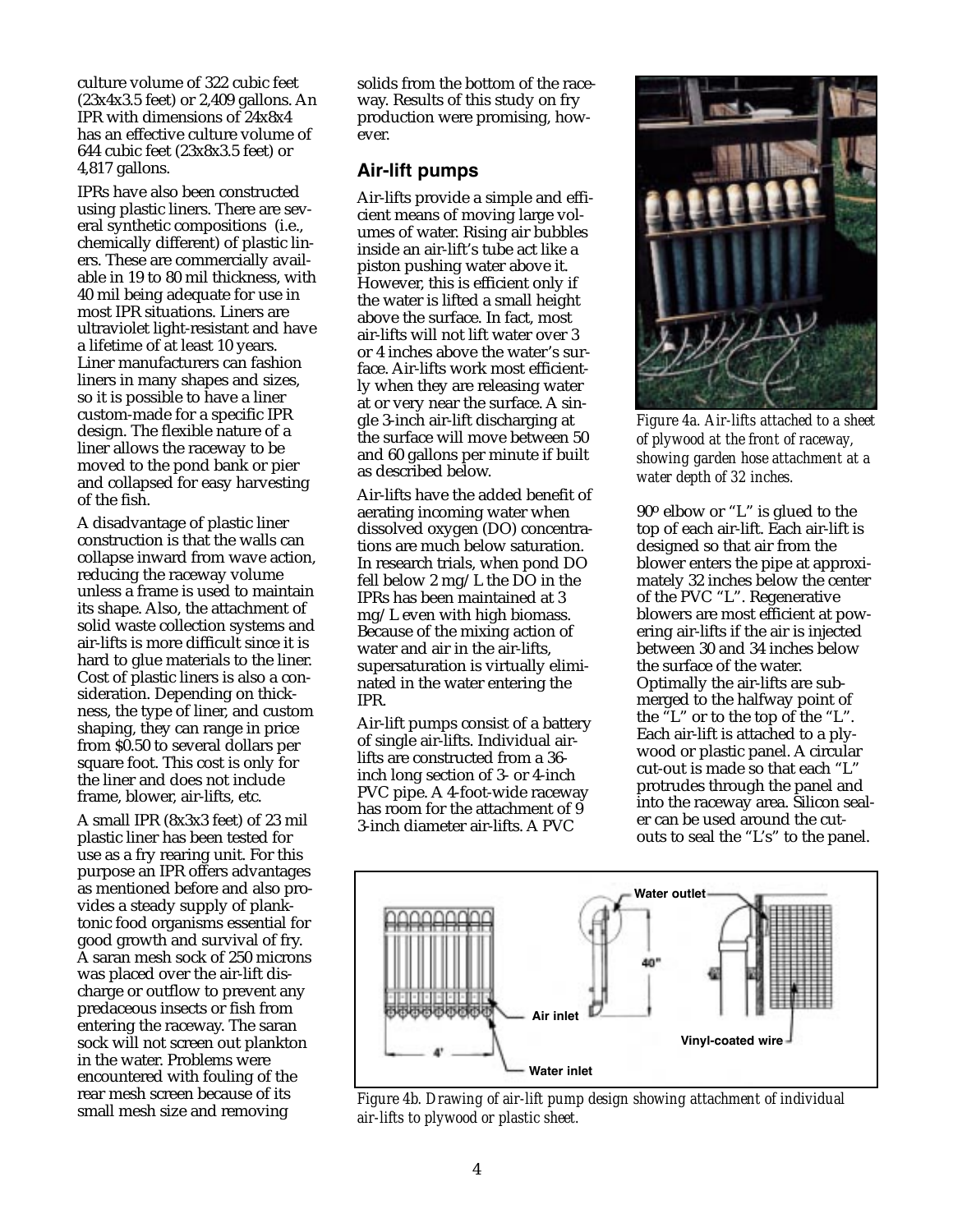This keeps water from escaping the raceway around the "L's". Air-lifts are attached to the panel with screws or by pressure straps. Bolts or screws should not extend into the pipe more than  $\frac{1}{2}$  inch, as debris can become caught on this obstruction and reduce water flow through the air-lift. **Each airlift in an IPR system must be built identically to all others and attached to the same air-manifold and blower in order to work properly.**

The panel to which the air-lifts are attached fits into tracks along each side at the front of the raceway. These tracks allow the air-lift pump to be raised or lowered to adjust the height and therefore the water flow through the air-lifts.

The intake of the air lift should be approximately 36 inches underwater. The intake can be moved upward or downward to utilize different water temperatures or conditions. For example, if warmer and more oxygen-rich surface water is desired, the intake could be turned upward (starting at the bottom of the 36 inch vertical section) using elbows and pipe to place the intake closer to the water's surface. A longer vertical extension could be used if cooler water was desirable. This would depend upon the quality of the deeper water.

Air is supplied to the air-lift pumps by a regenerative blower. Regenerative blowers are highvolume, low-pressure units. The blower is attached to an air-manifold that holds a large volume of air under constant pressure. Without the proper volume in the airmanifold the air-lifts will not function effectively, and the regenerative blower will be damaged due to overheating. Typically a 1-horsepower blower requires a minimum of 20 feet of 4-inch PVC or 12 feet of 6-inch PVC air-manifold (approximately 2,500 cubic inches). One-half-inch PVC tubing connectors are tapped into the airmanifold and into the air-lifts (at 32 inches as described previously). A section of garden hose  $(5/8$  inch), polypropylene, or plastic tubing  $(1/2$ -inch ID) can be

used as air-line between the airmanifold and the individual airlifts. The air-line attaches over the tubing connectors from the airmanifold to each air-lift.

**The key to making all the airlifts work properly is that they all must be constructed exactly alike, and each requires a constriction orifice at the attachment of the air-line to the air-manifold.** The constriction orifice should have a  $\frac{3}{16}$ - to  $\frac{1}{4}$ -inch hole in its center. This orifice can be made from PVC or Plexiglas sheeting  $(1/8 \text{ to } 1/4 \text{ inch thick})$ and hot-glued to the PVC tubing connector. If constructed in this fashion, a 1-horsepower blower can efficiently power 27 individual air-lifts or enough for 3 separate 4-foot-wide raceways with 9 air-lifts each.



*Figure 5a. PVC tubing connectors with restriction orifice(s).*

Water flow through the IPR(s) with this air-lift pump design can be regulated by raising or lowering the air-lift pump, or by stopping the air flow to individual airlifts. With all 9 air-lifts functioning properly the flow rate averages about 450 gallons per minute. At this flow rate a 16x4x3.5-foot raceway completely flushes in less than 4 minutes. At this flushing rate the carrying capacity of the 9 air-lift IPR appears to be approximately 3,000 pounds with warmwater species (e.g., catfish), a stocking rate of 13.4 pounds per cubic foot.

Air-lift pumps have also been constructed in a box or square design. In this type of pump a box is made from plywood or plastic panels 3 inches wide with vertical partitions every 3 inches, resulting in a unit with each individual air-lift a 3-inch square



*Figure 5b. Drawing of PVC tubing connector with restriction orifice.*

tube, 3 feet long. Air injection, water discharge, screening, and vertical slide adjustments are similar to those described for the PVC air-lifts above. This design allows as many as 13 air-lifts in a 4-footwide area.

#### **Emergency systems**

The IPR needs emergency back-up systems in case of electrical disruptions or mechanical failures. A backup blower is recommended in case of blower failure. In addition, the two blowers can be equipped with a pressure sensor that will turn on the backup blower in the event of a failure. Sensors can be purchased that will sense not only power failures but airpressure loss (in the case of a cracked air-manifold). These sensors can be attached to phone dialers which will call managers and alert them to problems and can automatically trigger emergency generators or oxygen supply systems.

A simple oxygen supply system can be constructed using cylinders of bottled oxygen connected to a normally-closed electric solenoid valve that opens if electrical power is interrupted. High-pressure tubing leads from the cylinders to each raceway and is deliv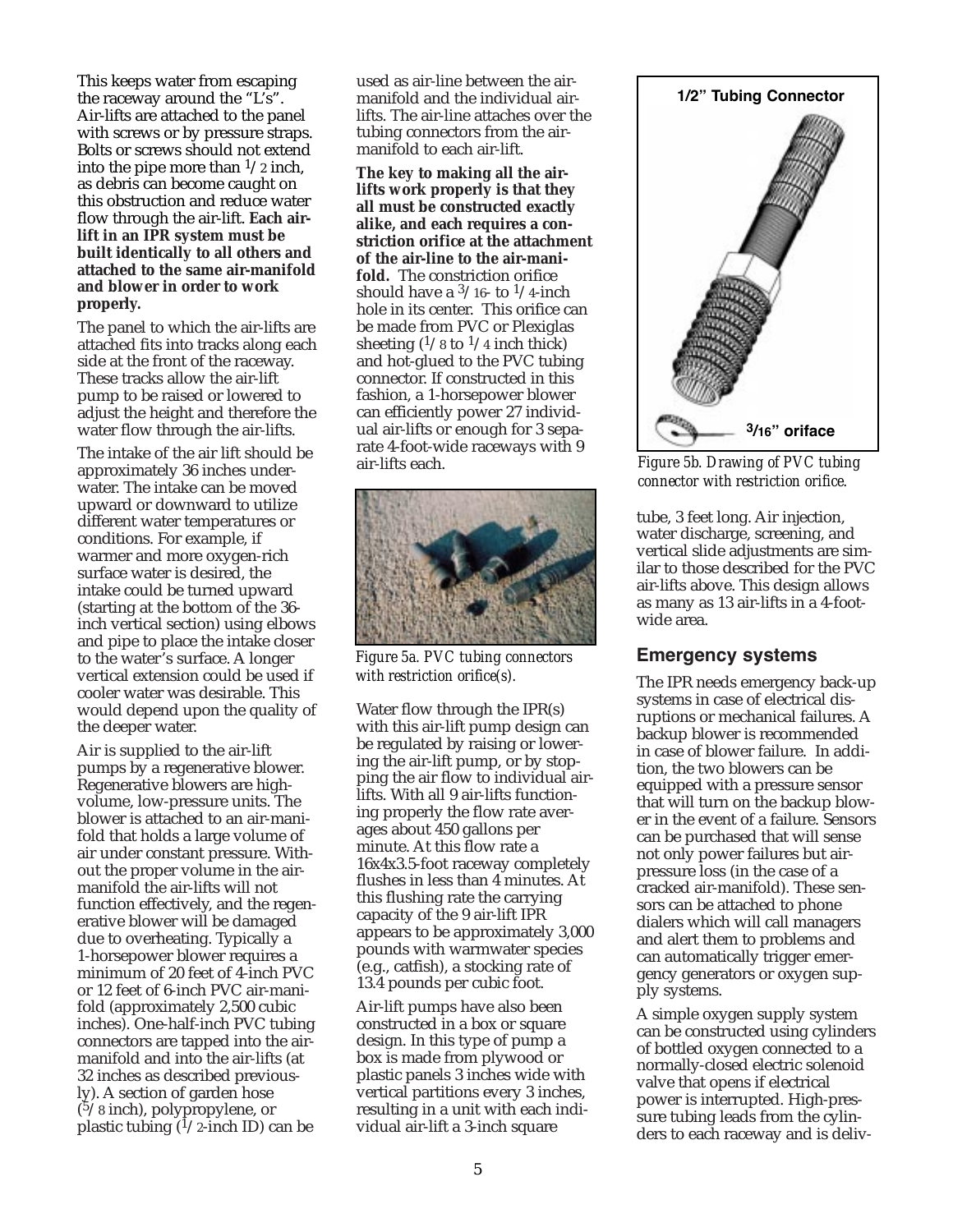ered through milli-pore tubing in the bottom of each raceway, similar to a hauling tank system. Flow regulators control the volume of oxygen delivered and must be adjusted depending on the biomass of fish in the raceways. Typically a single cylinder of oxygen will maintain a raceway for several hours. This system is also used to maintain adequate oxygen supplies during therapeutic bath treatments for disease (see disease section which follows).

### **Species and stocking rates**

To date, species that have been successfully cultured in IPRs include: channel, blue, and hybrid catfish; trout, striped bass and its hybrids, yellow perch, bluegill, and tilapia. Probably any species that tolerates flowing water can be cultured in an IPR.

Channel catfish and Nile tilapia have been successfully polycultured in the IPR. In one experiment tilapia were mixed in the IPR at a 1:10 ratio with catfish. In other experiments tilapia were isolated in a separate section of the IPR behind the catfish and were not fed, under the assumption that they would eat any uneaten catfish feed, catfish wastes, and plankton. The tilapia grew well in both these experiments.

Blue catfish and channel X blue hybrid catfish did not perform as well in the IPR as channel catfish in experiments at Auburn University. However, producers in more northern climates have reported success in culturing these in raceways. These observations may indicate more about the temperature preference of the blue catfish than about the culture system.

Stocking rates for most of these species have varied between 9 and 15 fish per cubic foot of effective culture volume. At least in the case of catfish, no difference in growth or food conversion has been found between stocking at 9 or 14 fish per cubic foot. From an

economic standpoint, the high stocking rates of the IPR are probably necessary to offset the cost of construction and operation.

Finally, it is important to remember that stocking densities must be balanced with pond size. In open-pond catfish production it is common to stock 6,000 or more fish per surface acre but expect to harvest only 3,500 to 4,000 pounds of catfish per year. In cages, catfish are normally stocked at only 1,500 to 2,000 fish per surface acre (unless aeration is supplied), and all the fish are harvested in a given year. In the case of the IPR, it is recommended to stock no more than 6,000 fish per acre and expect to harvest all of the fish (see economics section) in a given year.

As a note of interest, several species of freshwater mussels have also been cultured behind catfish in the IPR in an attempt to reduce effluent wastes. The mussels were somewhat effective at reducing solid wastes in the effluent, and some species of mussels showed significant growth under these conditions. This research may have implications for the culture of freshwater mussels (the shells of these species are used as nuclei for cultured pearls) or in the culture of other shellfish species in brackish or marine environments.

# **Feeding**

Feeding rates (percent body weight per day) and times depend more on species cultured than on the culture system. For information on feeding rates and time of feeding, check other SRAC literature on specific species. Floating feed is recommended for the IPR, because the manager can see fish eat and determine if any feed is being wasted or uneaten. The IPR does allow the use of sinking feeds, including medicated feed if necessary. For information on how to calculate feed rates see SRAC Publication No. 164, *Cage Culture – Handling and Feeding of Caged Fish*.

Traditional raceway culture has often utilized demand or automatic feeders. Research on catfish in the IPR has shown that demand feeders work well. In fact, with catfish and tilapia there were no differences in growth or feed conversion using demand feeders as compared with twicea-day hand feeding.

Fish cultured in raceways have better feed conversions than fish grown in open ponds with the possible exception of tilapia. This is also true of the IPR. In 5 years of research on catfish and tilapia, the average feed conversion ratio (FCR) was 1.45:1 (pounds feed fed to pounds of fish produced).

Finally, because of the high density and lack of any natural foods, raceway culture depends on high quality complete diets. In IPR research on catfish and tilapia at Auburn University, a 36 percent protein commercially available diet was fed in most experiments, rather than the 32 percent protein diet that is commonly used in pond culture. Most cage producers also use a 36 percent protein complete diet.

#### **Disease treatments**

Disease treatments in raceways are usually drip treatments. The therapeutant is dripped into the incoming water, and a specific concentration is maintained for a certain period of time, usually 1 hour. Problems with this method are that the concentration is difficult to maintain, a large amount of therapeutant is used, and therapeutant is released into the environment with the discharge.

In the IPR, the emergency oxygen system can be used to conduct therapeutic bath treatments. In this case the air blower is turned off and the emergency oxygen supply system is used. With no water flow the raceway is treated as a tank of known volume. The therapeutant is mixed into the raceway at the prescribed concentration and maintained for the recommended time period. DO concentrations should be checked and the oxygen supply regulated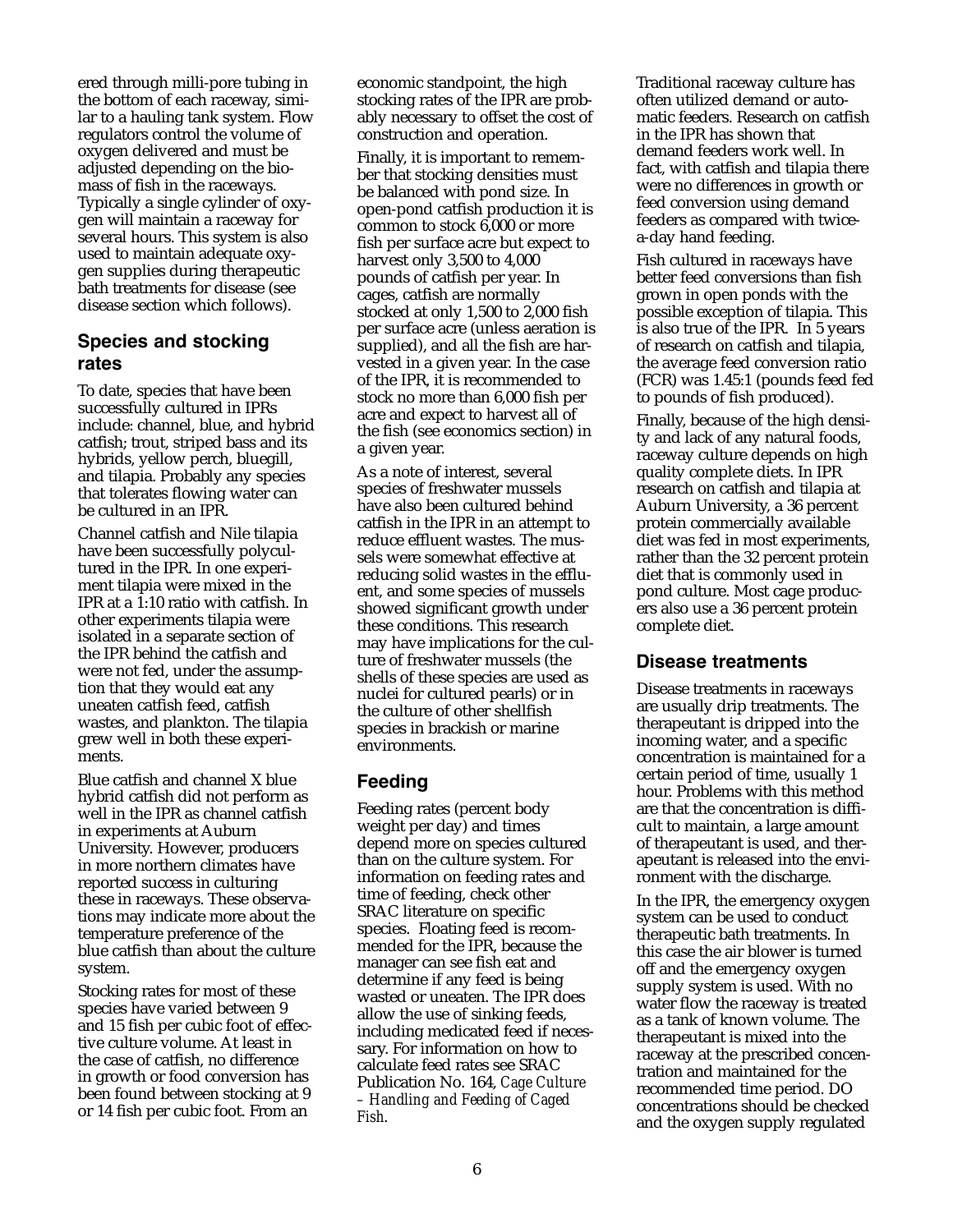during the treatment. After treatment the air blower is turned on, and the therapeutant is flushed out of the raceway within a few minutes. Obvious advantages of this system are that less therapeutant is used, a more precise concentration is achieved, and if problems occur the treatment can be terminated quickly.

### **Waste reduction**

One of the anticipated benefits of the IPR was to capture or reduce wastes from the system. By doing this the IPR system would be more "environmentally friendly" and/or could produce more fish per acre, particularly when compared to cages in watershed ponds. However, it should be noted that fish wastes are mostly soluble, and solids are almost neutrally buoyant and therefore difficult to settle. If the pond utilized is large and the stocking density per acre low, it may not be necessary to practice waste reduction at all, since the pond should be able to absorb and decompose the waste effluent through natural cycles.

Several different low cost and low maintenance methods of trapping or reducing wastes from the IPR have been researched. These have



*Figure 6a. Tube settler constructed of 3/4-inch schedule 20 PVC.*



*Figure 6b. Tube settler drawing showing construction with schedule 20 PVC and attachment of oxygen flow meter.*

included settling basins, tube settlers, sand and synthetic mesh filters, plant and gravel biofilters, artificial wetlands, and filter-feeding species in polyculture. The best methods appear to be polyculture with filter feeding species (see species and stocking rates section), and tube settlers (for the solids) coupled with some type of plant biofilter or artificial wetland outside of the raceway. Actual costs of these waste reduction systems and their total impact on the pond environment have not been adequately evaluated.

#### **Problems**

All culture systems have advantages and disadvantages. Like other high density raceway systems the IPR has problems related to disease, reaction time, and predators.

Diseases, particularly bacterial diseases, are common in all high density systems, especially raceways, cages, and recirculating systems. Bacterial diseases, particularly Enteric Septicemia of Catfish (ESC) and Columnaris, have been problematic with the IPR catfish research at Auburn University. Survival of catfish in IPR research

has ranged from 65 to 98 percent, which is similar to cage research in the same pond. Tilapia survival has averaged around 97 percent; most of these losses have been due to escapement. Commercially operated IPRs have reported better overall survival.

Reaction time is another problem with the IPR as with other high density production systems. Backup systems, either generators or pure oxygen systems, are absolutely essential as power disruptions are inevitable. Since generators eventually run out of fuel and oxygen cylinders become depleted, electrical and/or pressure sensors with phone dialers are prudent components of these systems.

Predators, particularly birds, raccoons, and otters, are attracted to IPRs. The lids and mesh barriers around the inflows and outflows must be properly constructed and routinely maintained to exclude these persistent predators.

#### **Economics**

Cost of constructing an IPR system can vary greatly depending on the size and the materials used. The 16x4x4-foot IPR and dock sys